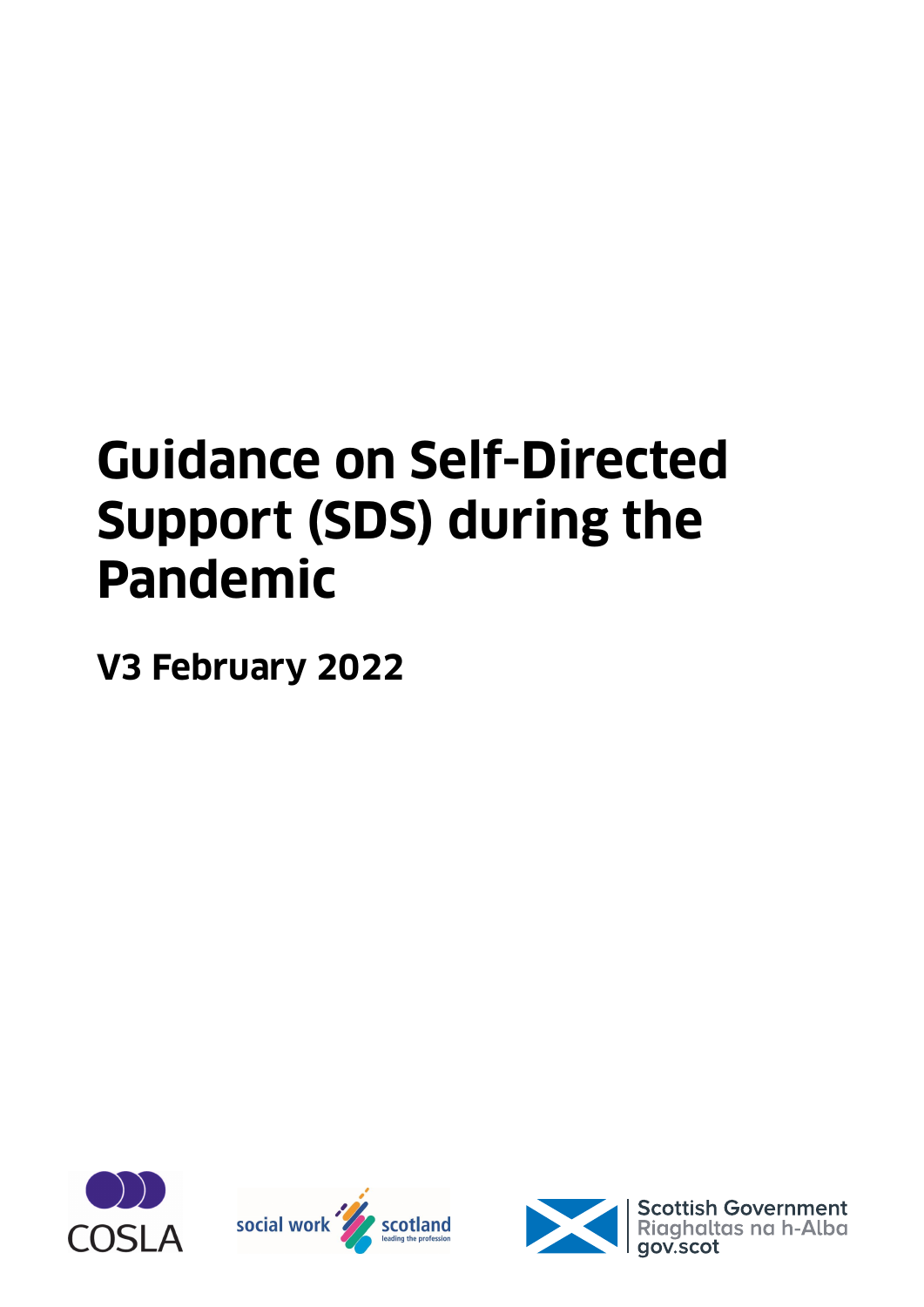| <b>Version Control</b> |                  |                                                                                                                                                                                                                                                                                                                                                                                                                                                                                                   |  |
|------------------------|------------------|---------------------------------------------------------------------------------------------------------------------------------------------------------------------------------------------------------------------------------------------------------------------------------------------------------------------------------------------------------------------------------------------------------------------------------------------------------------------------------------------------|--|
| Version                | Date             | <b>Summary of Changes</b>                                                                                                                                                                                                                                                                                                                                                                                                                                                                         |  |
| V <sub>1</sub>         | May 2020         |                                                                                                                                                                                                                                                                                                                                                                                                                                                                                                   |  |
| V <sub>2</sub>         | <b>July 2020</b> | Updated to take into account ongoing changes of the<br>pandemic                                                                                                                                                                                                                                                                                                                                                                                                                                   |  |
| V <sub>3</sub>         | February<br>2022 | Updated to include the Self-Directed Support Framework<br>of Standards and the ongoing changes of the pandemic.<br>Employment of family and friends as Personal<br>Assistants<br>Guidance name change<br>Guidance covers all SDS Options<br>Inclusion of the SDS Framework of Standards<br>Maximising flexibility of budgets<br>Enabling worker autonomy<br>People at high risk<br>Social Care Staff Support Fund<br>Death in Service<br>Personal Assistants Employers Handbook<br>Self-Isolation |  |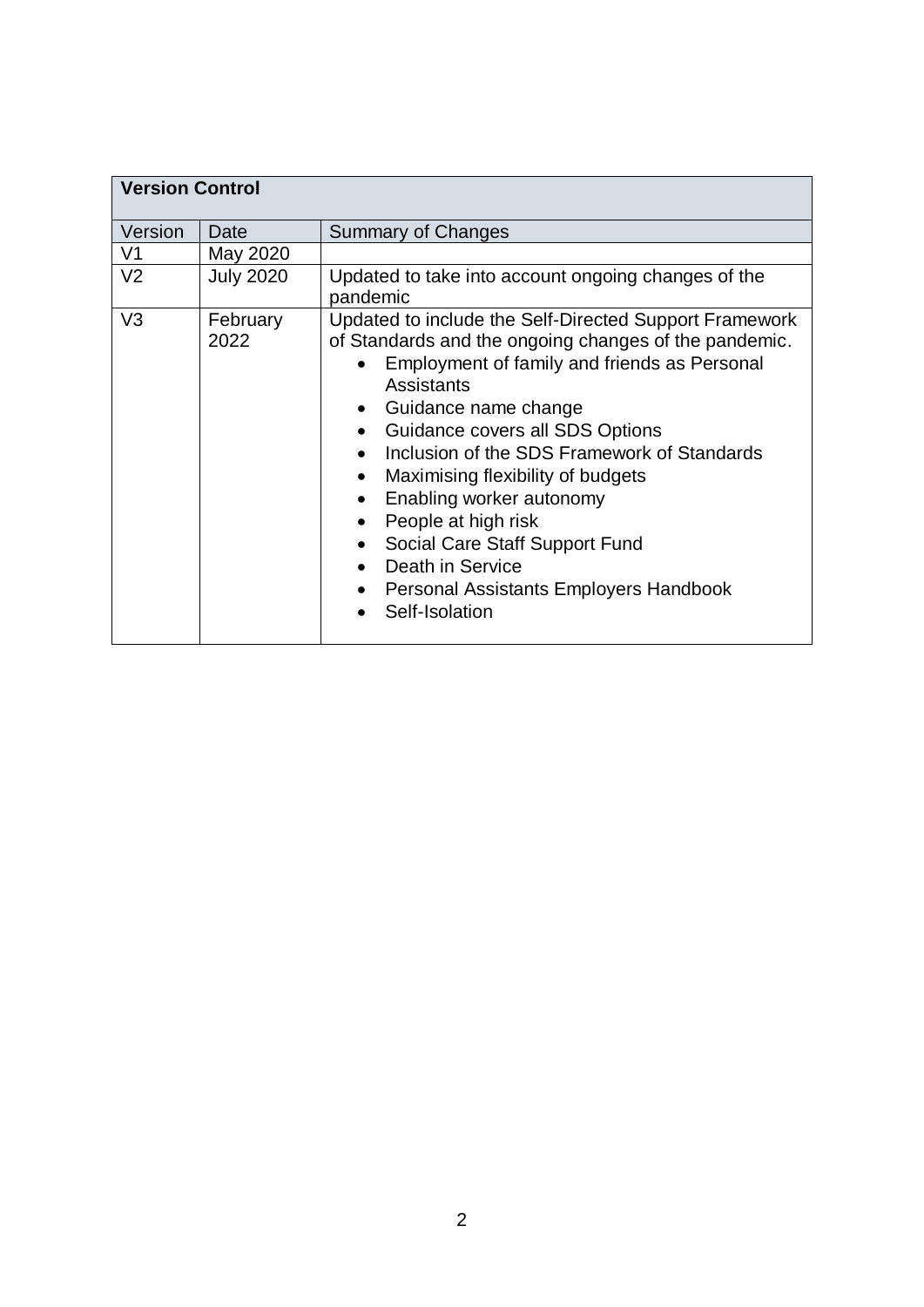## **Contents**

| 1.                                                                                 |  |  |  |
|------------------------------------------------------------------------------------|--|--|--|
| 2.                                                                                 |  |  |  |
| 2.1                                                                                |  |  |  |
| 2.2                                                                                |  |  |  |
| 2.3                                                                                |  |  |  |
| 2.4                                                                                |  |  |  |
| 2.5                                                                                |  |  |  |
| 2.6                                                                                |  |  |  |
| People At Highest Risk From COVID-19 (Previously Referred To As Shielding) 8<br>З. |  |  |  |
| 4.                                                                                 |  |  |  |
| 4.1                                                                                |  |  |  |
| 4.2                                                                                |  |  |  |
| 4.3                                                                                |  |  |  |
| 4.4                                                                                |  |  |  |
| 4.5                                                                                |  |  |  |
| 5                                                                                  |  |  |  |
|                                                                                    |  |  |  |
|                                                                                    |  |  |  |
|                                                                                    |  |  |  |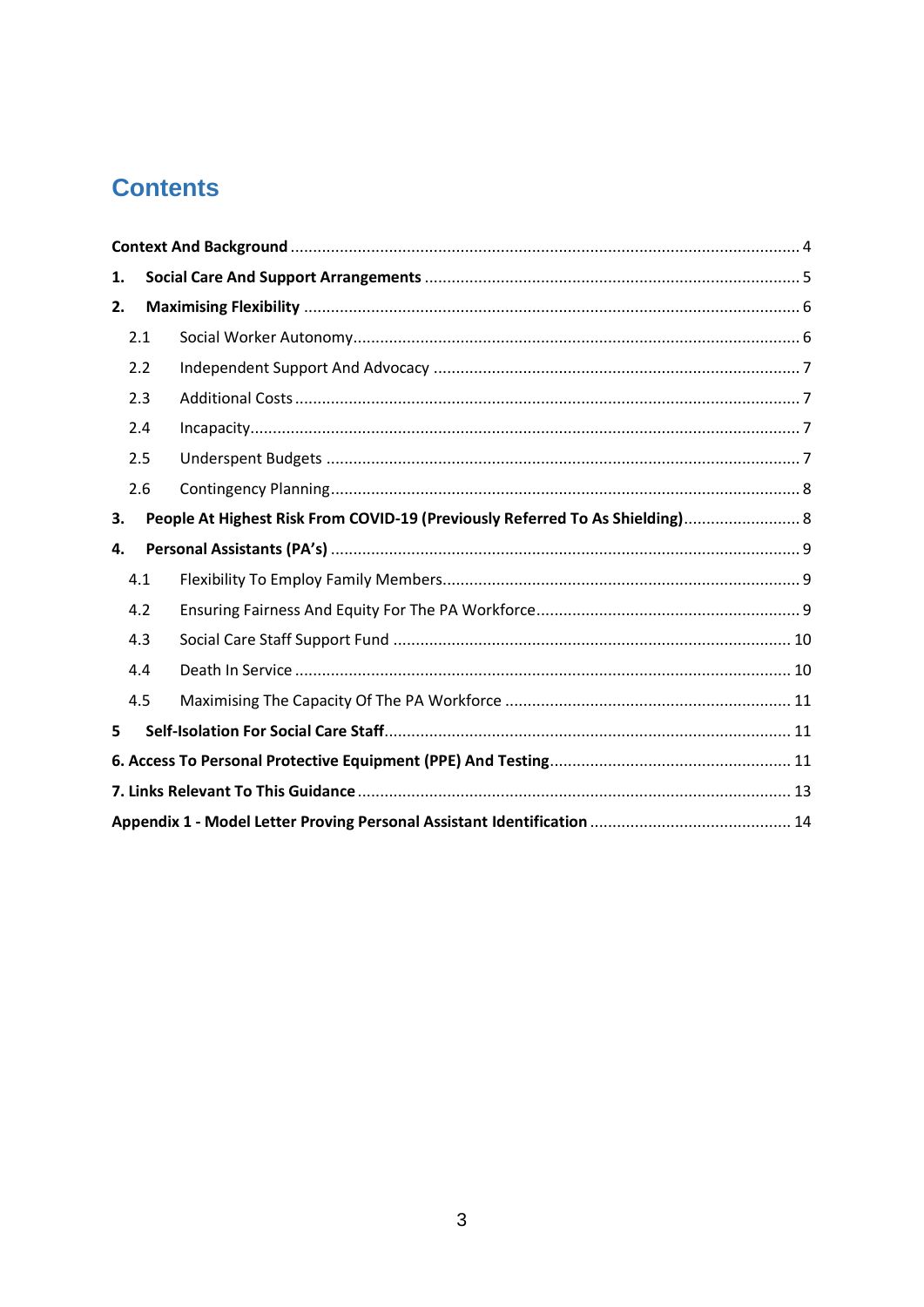#### **Guidance on Self-Directed Support (SDS) During the Pandemic**

#### <span id="page-3-0"></span>Context and Background

This guidance was originally produced in May 2020, during the first peak of the pandemic. While flexibility and choice should always be promoted as an integral part of the SDS approach, this guidance focuses on the changing circumstances of the pandemic, and how SDS can be used flexibly in response to the pandemic circumstances. It includes specific information about how supported people can act as employers of Personal Assistants (PAs), and employers of family or friends as Personal Assistants.

This guidance is for Local Authority and Health & Social Care Partnership staff working in adult and children's services, including Social Workers, Social Care workers and SDS Leads. It is also relevant to Finance Officers, Commissioning Contracts, Legal and Audit Teams, who assess, approve and administer social work and social care and support (including carer support), SDS budgets.

This guidance is also useful for anyone involved in supporting, providing and receiving social care support. This includes supported people, PA employers, PAs, independent advice and support organisations, centres for inclusive living, advocacy organisations, community brokerage, payroll providers, care and support providers.

The aim of this guidance is to ensure supported people have flexibility of choice over how they manage their SDS budgets to meet their personal outcomes. This guidance also enables local authorities and health & social care partnerships to maximise flexibility of spend, to ensure people can develop their support arrangements to meet their personal outcomes in a way that works for them.

This guidance should be read in conjunction with the [SDS Framework of Standards,](https://www.gov.scot/publications/self-directed-support-framework-standards-including-practice-statements-core-components/) [Social Care \(Self-Directed Support\) \(Scotland\) Act 2013](https://www.legislation.gov.uk/asp/2013/1/contents) and the [SDS Statutory](https://www.gov.scot/publications/statutory-guidance-accompany-social-care-self-directed-support-scotland-act-2013/)  [Guidance.](https://www.gov.scot/publications/statutory-guidance-accompany-social-care-self-directed-support-scotland-act-2013/)

This SDS guidance does not relate to:

- The Independent Living Fund (ILF). This is a separate national scheme and has its own guidance: [ILF Scotland Coronavirus Update.](https://ilf.scot/ilf-scotland-coronavirus-update-2/)
- Infection prevention and control for social care settings. This can be found in the: [Winter \(21/22\), Respiratory Infections in Health and Care Settings Infection](https://www.nipcm.scot.nhs.uk/winter-2122-respiratory-infections-in-health-and-care-settings-infection-prevention-and-control-ipc-addendum/)  [Prevention and Control \(IPC\) Addendum.](https://www.nipcm.scot.nhs.uk/winter-2122-respiratory-infections-in-health-and-care-settings-infection-prevention-and-control-ipc-addendum/)

This SDS guidance document relates solely to social care support funded by local authorities and health and social care partnerships.

Any recommendations made in this SDS guidance do not seek to supersede any legislation or other legal obligations, which may regulate any relevant parties to the SDS guidance. Recommendations are intended to offer additional operational support in line with legislative responsibility. Where there is a reference in this SDS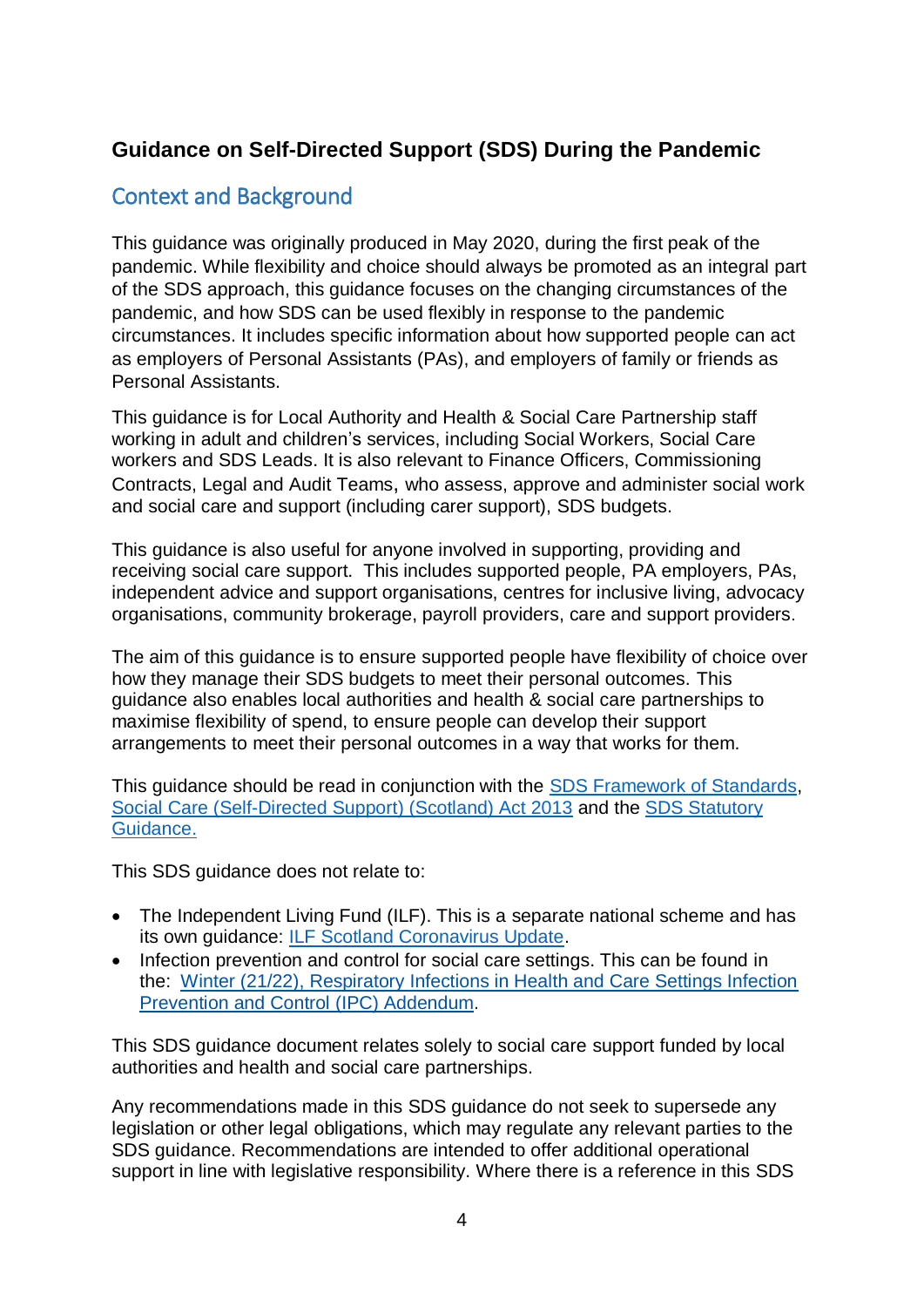guidance to any legislation or statutory guidance, given the law can quickly change (perhaps before guidance is updated), users of this SDS guidance should check that those references are up to date and seek independent advice in appropriate circumstances

#### <span id="page-4-0"></span>1. Social Care and Support Arrangements

In line with any restrictions that may be in place during the pandemic, decisions on modifying and re-opening individual services should be taken locally by providers, in partnership with statutory agencies, local authorities and health and social care partnerships. We expect local systems to balance the need to do what is right to be proactive and reactive during the pandemic, whilst ensuring social care support enables people to live safe and fulfilling lives.

Due to the significant demand and pressure being placed on the social care system, many local authorities and health and social care partnerships are experiencing a significant impact on their ability to deliver social care support. Assessments undertaken in accordance with SDS legislation will help to ensure best practice. This will help to ensure considerations of human rights, personal choice and direction of support are paramount.

Best practice approaches during these significantly pressured times should include open dialogue with carers and supported people around options available to deliver their social care support. This includes support to use personal budgets flexibly, and considerations of the impact of all available options under SDS, including using Option 1 to employ friends and family members. A strengths and asset-based approach should be maximised where possible, to ensure the individual receives support and services in ways that help them achieve their personal outcomes.

In line with the [SDS Framework of Standards,](https://www.gov.scot/publications/self-directed-support-framework-standards-including-practice-statements-core-components/) Self-Directed Support Options 1 and 2 should continue to enable the individual to choose how their care and support is organised, and how they spend the agreed budget. This may include switching to a different SDS option. More detail of this can be found in section 2 of this guidance.

The Threshold Sum is the Local Authority funding that forms the platform on which most ILF Scotland awards are built. Local authorities understand the importance of their own contribution to the care and support that ILF awards also sustain.

The Scottish Government expects local authorities to work in partnership with ILF Scotland to ensure all Threshold Sums are re-instated. This could be arranged by the restoration of direct services, or through the offer of alternative SDS options.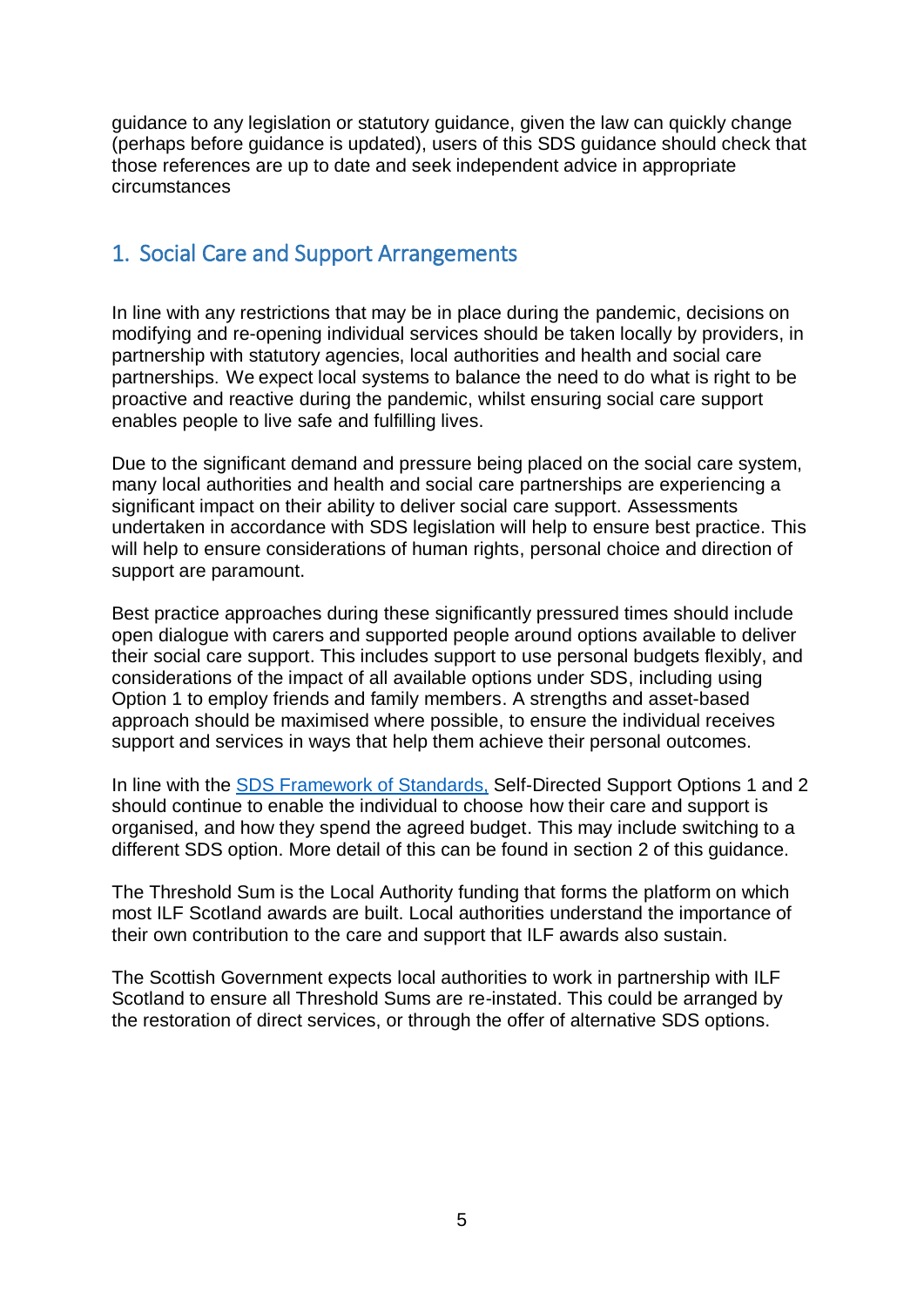#### <span id="page-5-0"></span>2. Maximising Flexibility

The pandemic continues to be challenging for many parts of the social care system and for people in receipt of SDS. In response to these pressures, the Scottish Government expects local authorities to exercise maximum flexibility in the provision of support through SDS.

We expect that local authorities and health and social care partnerships will adapt to meet changing circumstances. This may be done by continuing to maintain their welfare function by:

- carrying out regular reviews;
- holding good conversations and co-producing support plans with individuals and their support networks; and,
- organising social care support to meet personal outcomes, including making use of community supports and assets.

This will help to ensure everyone understands what matters to the individual and how their personal outcomes can be met.

There should remain a requirement to demonstrate a clear link between items and services purchased and the personal outcomes identified and agreed in an individual's support plan, adult carer support plan, or young carer statement.

Local authorities and health and social care partnerships should proactively communicate their approach to budgets for SDS Options 1 – Direct Payment and Option 2 – directing available support budgets, in a clear and transparent way. This communication should also be shared with independent support organisations such as centres for inclusive living, community brokerage services for disabled people, older people's organisations and carer centres.

A [model contract for Option 2](http://supportmesupportyou.org/search-guidance/option-2/template-contract/) has been developed by Coalition of Care and Support Providers in Scotland (CCPS) to meet all legal requirements and can be either used as it is, or developed further to suit local circumstances.

#### <span id="page-5-1"></span>2.1 Social Worker Autonomy

It is best practice to provide social workers with coaching and support to enable them to make decisions about budgets for an individual's care and support within agreed financial parameters, ensuring accountability and transparency. This approach provides frontline social workers with the flexibility to tailor the level of support that best meets individual personal outcomes in a way that matters to the person, reducing the timescales of any decision making process. This is in line with the [Self-](https://www.gov.scot/publications/self-directed-support-framework-standards-including-practice-statements-core-components/documents/)Directed Support [Framework of Standards,](https://www.gov.scot/publications/self-directed-support-framework-standards-including-practice-statements-core-components/documents/) Standard 8 - Worker Autonomy.

Proportionate oversight is advised to streamline processes, reduce bureaucracy and speed up the time taken to deliver budgets, to arrange social care support, and enable changes to how an individual's budgets may be used.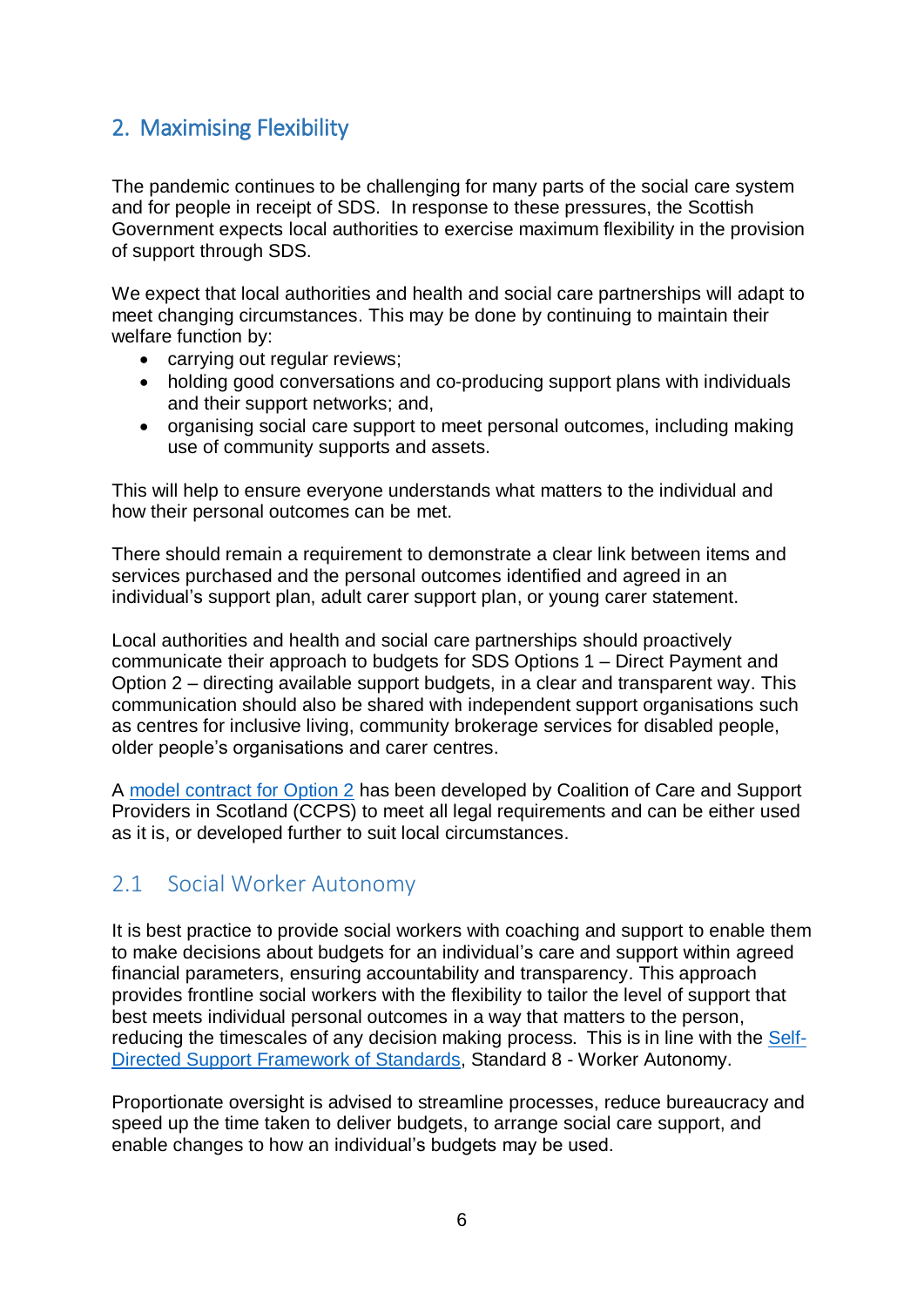#### <span id="page-6-0"></span>2.2 Independent Support and Advocacy

The [Support in the Right Direction](https://www.inspiringscotland.org.uk/what-we-do/our-funds/sird-2021/) (SiRD) independent support organisations can offer valuable independent support and advocacy to individuals and carers to enable them to consider flexible, strengths-based support options. This includes offering advice in using Option 1 to meet outcomes and help to recruit, support and employ Personal Assistants.

SiRDs can also advise professional staff regarding community support options and independent care and support providers that are available locally. Local authorities and health and social care partnerships should proactively ensure individuals and carers accessing or seeking social care support are aware of these organisations, enabling flexibility of choice. This is an overarching expectation, but is particularly important during the pandemic period.

#### <span id="page-6-1"></span>2.3 Additional Costs

Particularly, during peaks of the pandemic, flexibility may result in employment of additional staff, payroll amendments and other associated administration for Direct Payment employers who are managing replacement care. Individuals who use their budget to pay for employment support (payroll providers etc.) and incur extra costs should be able to use their direct payment to cover these costs.

[The Financial Support Arrangements for Social Care Providers](https://www.gov.scot/publications/coronavirus-covid-19-financial-support-arrangements-for-social-care-providers/) guidance details how support for social care providers should be maintained, and what additional costs can be supported. This guidance is only for services that are delegated to the Integration Joint Boards as it is linked to the political agreement to meet reasonable additional costs through the Local Mobilisation Plans.

#### <span id="page-6-2"></span>2.4 Incapacity

Where it has been assessed that a person does not have capacity or the ability to manage their own finances or the ability to make decisions about their own social care support, and they do not have a power of attorney or financial guardian, this flexibility will not be appropriate in some circumstances (in accordance with the [Regulation 8\(1\) of the Self-Directed Support](http://www.legislation.gov.uk/ssi/2014/25/regulation/8/made) (Direct Payments) (Scotland) [Regulations 2014\)](http://www.legislation.gov.uk/ssi/2014/25/regulation/8/made). In this case, local authority social work services should refer to the [Adults with Incapacity \(Scotland\) Act 2000](https://www.legislation.gov.uk/asp/2000/4/contents) and advocacy to support any decision making on behalf of the person. The professional judgement of social workers should ensure all decisions made on behalf of the individual are shared and discussed with the individual's support network.

#### <span id="page-6-3"></span>2.5 Underspent Budgets

Where local authorities or health and social care partnerships have concerns about underspend of allocated budgets, these should be reconciled in line with local contractual arrangements. To ensure reconciliation is done accurately and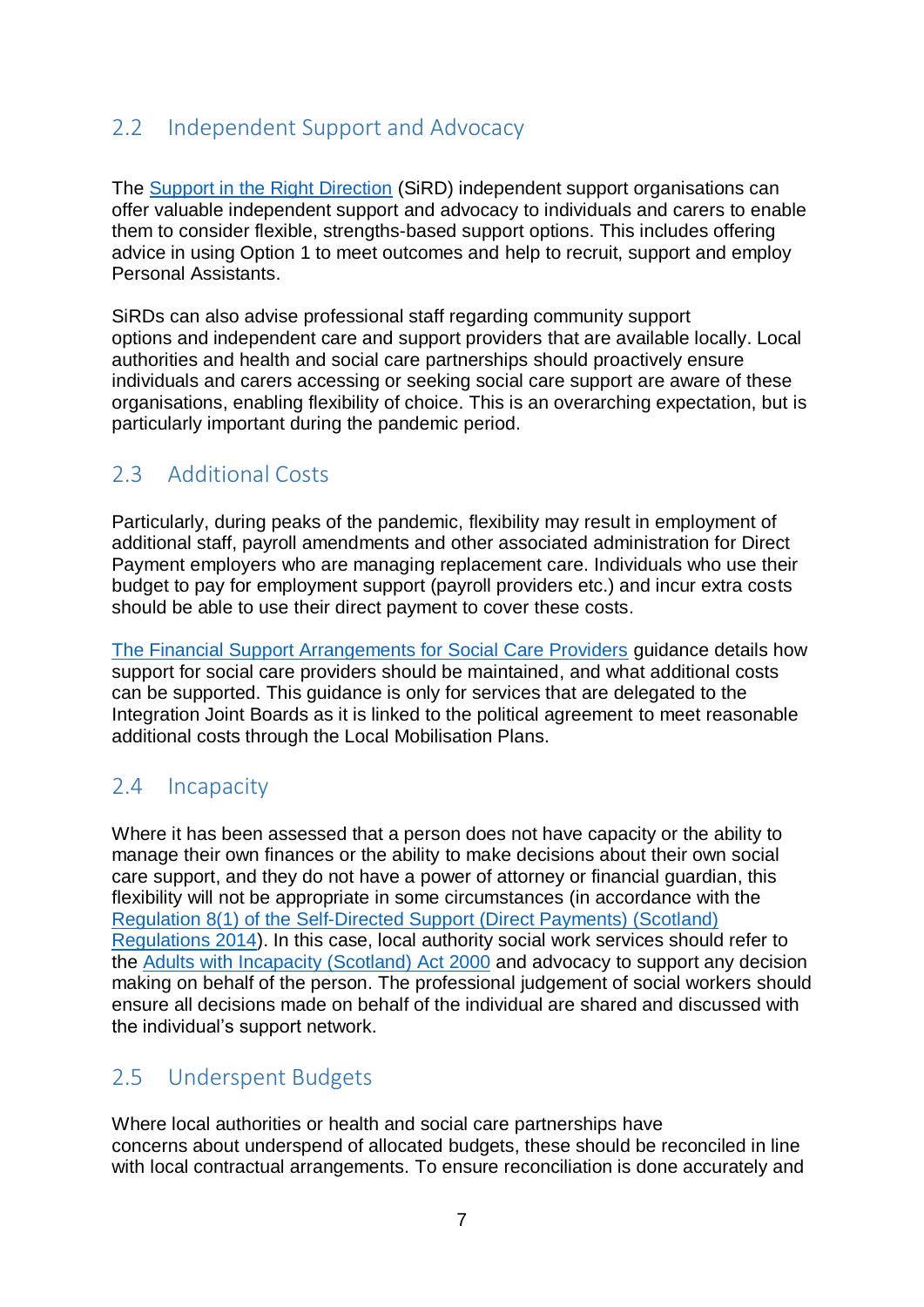transparently, providers and Direct Payment holders should keep a record of decisions made, (e.g. deployment of staff, additional costs incurred) with a transparent and clear link to individual care plans (or adult carer support plans or young carer statements). All unspent funds in Direct Payment accounts should be returned to the local authority or health and social care partnership in the usual way.

It is acknowledged that local authorities or health and social care partnerships may have made local arrangements with providers about reconciling unspent funds, this SDS guidance is not intended to cut across those arrangements.

#### <span id="page-7-0"></span>2.6 Contingency Planning

Contingency planning for support and use of budgets should be in place for all Direct Payment social care support packages. In accordance with good practice (see section on contingency planning for individuals who employ personal assistants (PAs) in [UK Government's guidance for local authorities in the delivery of direct](https://www.gov.uk/government/publications/coronavirus-covid-19-guidance-for-people-receiving-direct-payments/coronavirus-covid-19-guidance-for-people-receiving-direct-payments)  [payments\)](https://www.gov.uk/government/publications/coronavirus-covid-19-guidance-for-people-receiving-direct-payments/coronavirus-covid-19-guidance-for-people-receiving-direct-payments), these existing contingency plans should be reviewed for their relevance during the pandemic.

Consideration of the individual and their support network's general welfare, health and wellbeing should also be taken into account in contingency planning. The individual and their carers' views are paramount in developing this plan to ensure that risks are jointly identified and mitigated.

#### <span id="page-7-1"></span>3. People At Highest Risk From COVID-19 (previously referred to as shielding)

People at highest risk from Coronavirus (COVID-19) (formerly known as those on the shielding list) are a specific group of people at very high risk of severe illness from the virus. People in this group originally received a letter formally advising them of their status.

The whole of Scotland moved to "beyond Level 0" on the 9<sup>th</sup> August 2021. At "beyond Level 0", people at highest risk were asked to follow the same advice as the rest of the population.

Information on what beyond Level 0 rules mean for people in the highest risk group can be found [here.](https://www.gov.scot/news/scotland-to-move-beyond-level-0/) Those at highest clinical risk must continue to be cautious to help keep themselves safe.

Further advice for those in the highest risk groups can be found [here,](https://www.mygov.scot/covid-highest-risk) which includes information on [The Distance Aware scheme](https://www.gov.scot/publications/coronavirus-covid-19-distance-aware-scheme/) is designed to help those worried about mixing with others as we adapt to living with COVID-19. This scheme provides lanyards and badges indicating that those wearing them require space to feel safe.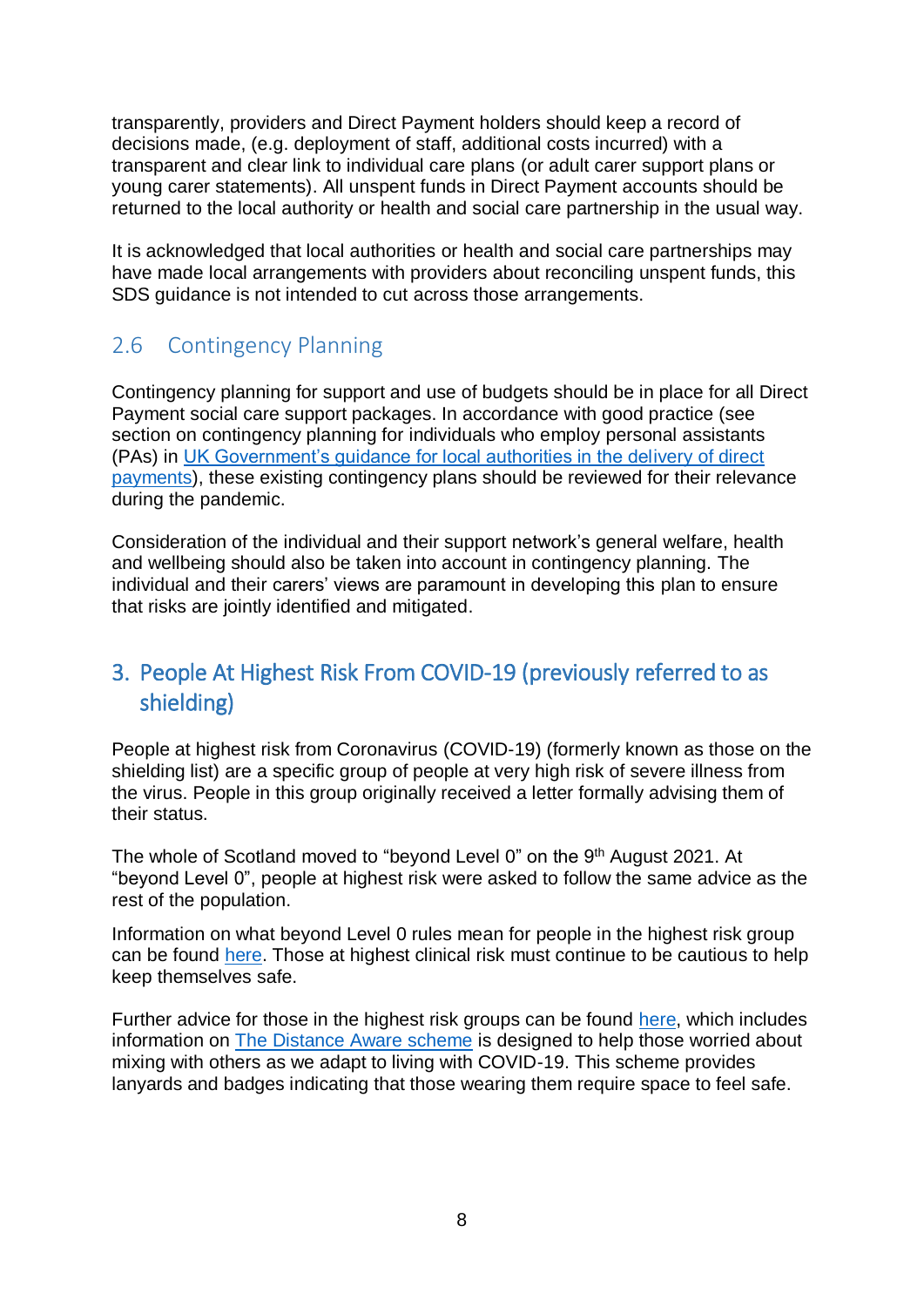#### <span id="page-8-0"></span>4. Personal Assistants (PAs)

#### <span id="page-8-1"></span>4.1 Flexibility to Employ Family Members

Under the Self-Directed Support [\(Direct Payments\) \(Scotland\) Regulations 2014](https://www.legislation.gov.uk/ssi/2014/25/made) an individual can employ a close relative or family member as a PA, with agreement from the local authority. This flexibility is important as it provides the opportunity for such arrangements where it is the best solution to meet the personal outcomes and needs of the individual. This is in line with the general principles and intentions behind SDS, which are to provide creative and effective solutions for those receiving social care support.

Whether as a PA or unpaid carer, professional judgement should inform all decision making in relation to appropriateness of family members being employed as PAs. Decisions should be taken on a case-by-case basis, taking account of the family member's health, their capacity and willingness to provide the required care support, and other welfare and wellbeing factors. Adult support and protection concerns involving individuals or family members should always be taken into consideration. There should be no blanket policy to refuse permission to employ a family member as a PA. Decisions to refuse should only be based on a reason specific to the individual case.

Family members may also be employed as a temporary PA. The individual in receipt of this support should ensure that there is a clear procedure for the original, or a new, PA to resume or start their role when possible. The family member employed to provide replacement care should understand this arrangement may be temporary.

If the family member is acting as Power of Attorney or Guardian and managing a Direct Payment, it is prohibited under the [Regulation 9 of the Direct Payment](https://www.legislation.gov.uk/ssi/2014/25/regulation/9/made)  [Regulations](https://www.legislation.gov.uk/ssi/2014/25/regulation/9/made) for them to be employed as a PA for the person who granted the Power of Attorney or is subject to the Guardianship Order.

#### <span id="page-8-2"></span>4.2 Ensuring Fairness and Equity for the PA Workforce

PAs should have access to entitlements and support that other social care workers have, including Fair Work practices and access to support as essential key workers. The [PA Employer's Handbook](https://paemployer.handbook.scot/) is a tool that provides details on how to embed quality assurance as an employer when employing PAs using Option 1 – Direct Payment. The letter Coronavirus (COVID-19) - [key workers definition and](https://www.gov.scot/publications/coronavirus-covid-19---key-workers-definition-and-status-letter-from-cabinet-secretary-and-cosla/)  [status](https://www.gov.scot/publications/coronavirus-covid-19---key-workers-definition-and-status-letter-from-cabinet-secretary-and-cosla/) from the Scottish Government and COSLA on 30<sup>th</sup> March 2020 that confirms PAs have key worker status. Further support and advice for PAs can be found at [Personal Assistant Network Scotland.](https://www.panetworkscotland.org.uk/) 

Where proof of identity is perceived to be an issue, the employer, the local authority or an advice organisation can write a letter as proof of a PAs employment. A template letter can be found in [Appendix](#page-13-0) 1 and can be adapted to suit individual circumstances.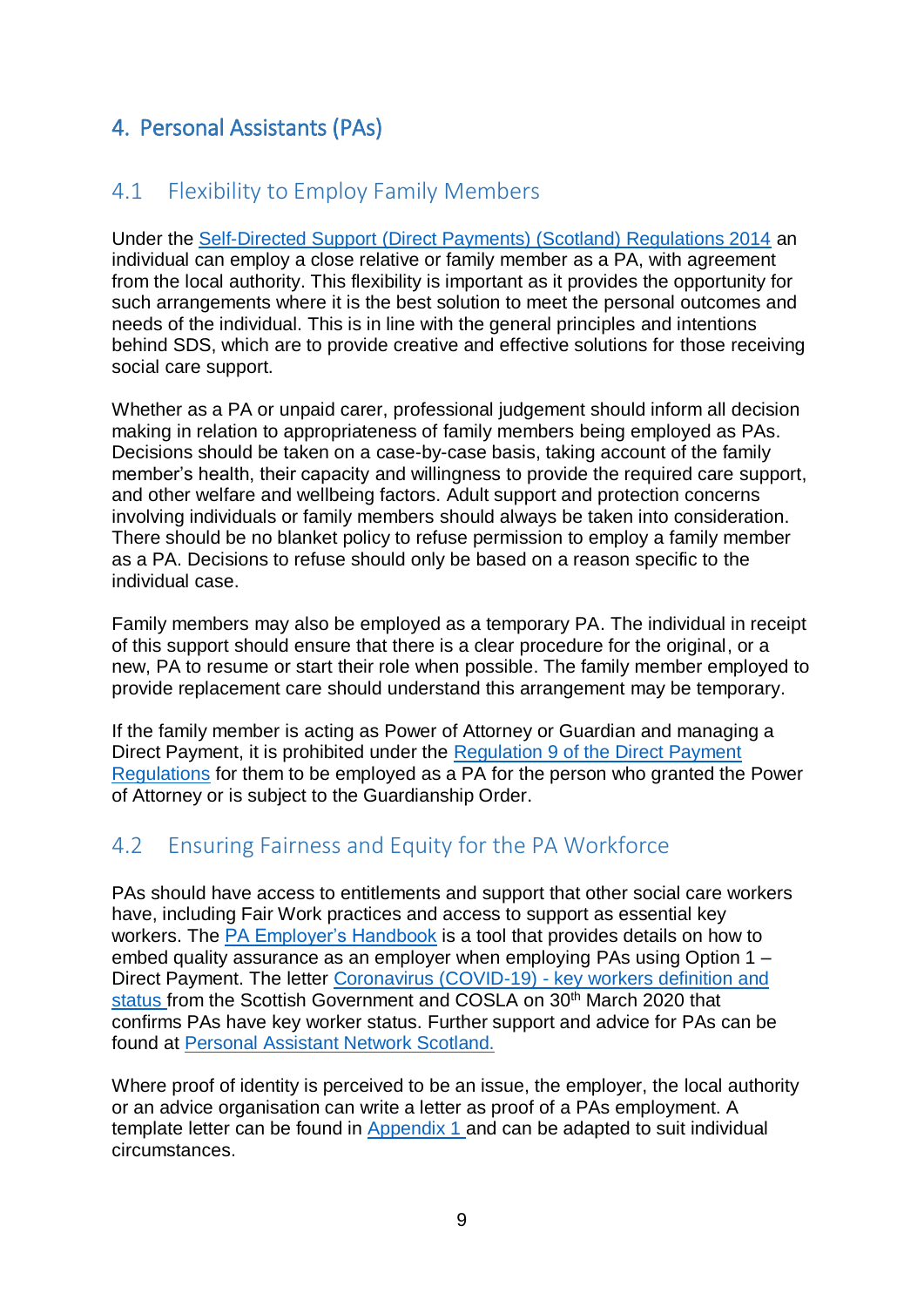Option 1 – Direct Payment budgets must enable the PA employer to pay at least the Real Living Wage.

From 1<sup>st</sup> December 2021, this rate of pay rose to £10.02 for social care workers who work within the third and independent sectors. Payments will be made via the local authority, by applying a 5.47% uplift to a percentage of the contract value. These percentages are below:

- Residential services 71% of the contract value
- Non-residential 86% of their contract value
- PAs 89% of their contract value

In the budget for 2022/23, the Finance Secretary announced that the minimum hourly rate for those providing adult social care will rise to £10.50 per hour in the financial year 2022/23.

#### <span id="page-9-0"></span>4.3 Social Care Staff Support Fund

The Scottish Government has established the [Social Care Staff Support Fund](https://www.gov.scot/publications/coronavirus-covid-19-social-care-staff-support-fund-guidance/pages/overview/) to ensure that social care workers, including PAs, receive their expected income if they are ill or self-isolating in line with public health guidance, as a result of the Coronavirus (COVID-19). The link above also includes further information relating to eligibility and criteria.

PA employers are asked to pay eligible staff who meet all of the Social Care Staff [Support Fund](https://www.gov.scot/publications/coronavirus-covid-19-social-care-staff-support-fund-guidance/pages/overview/) criteria their normal pay should the PA be ill with confirmed or suspected Coronavirus (COVID-19), or self-isolating in line with public health guidance. The fund criteria are set out in the information on the Scottish Government website [here.](https://www.gov.scot/publications/coronavirus-covid-19-social-care-staff-support-fund-guidance/pages/fund-criteria/)

Where a PA employer has paid out a sum from a direct payment in line with this purpose, the local authority should increase the direct payment by the relevant amount.

If a PA needs to self-isolate due to the Coronavirus (COVID-19), and where contingency arrangements are exhausted, the employer may need to ask the local authority for additional funding for replacement care and support for the duration of the PA's period of self-isolation.

#### <span id="page-9-1"></span>4.4 Death in Service

[The Coronavirus \(COVID-19\): Social Care Worker Death in Service Payment](https://www.gov.scot/publications/coronavirus-covid-19-social-care-worker-death-in-service-payment/)  [Scheme](https://www.gov.scot/publications/coronavirus-covid-19-social-care-worker-death-in-service-payment/) was introduced following the high risk workers are exposed to while performing frontline duties and providing care to Coronavirus (COVID-19) patients.

The scheme recognises the vital contribution of social care workers, including PAs, in tackling the Coronavirus (COVID-19) pandemic. A named survivor of a social care worker who has died in service as a result of, or the suspected result of, contracting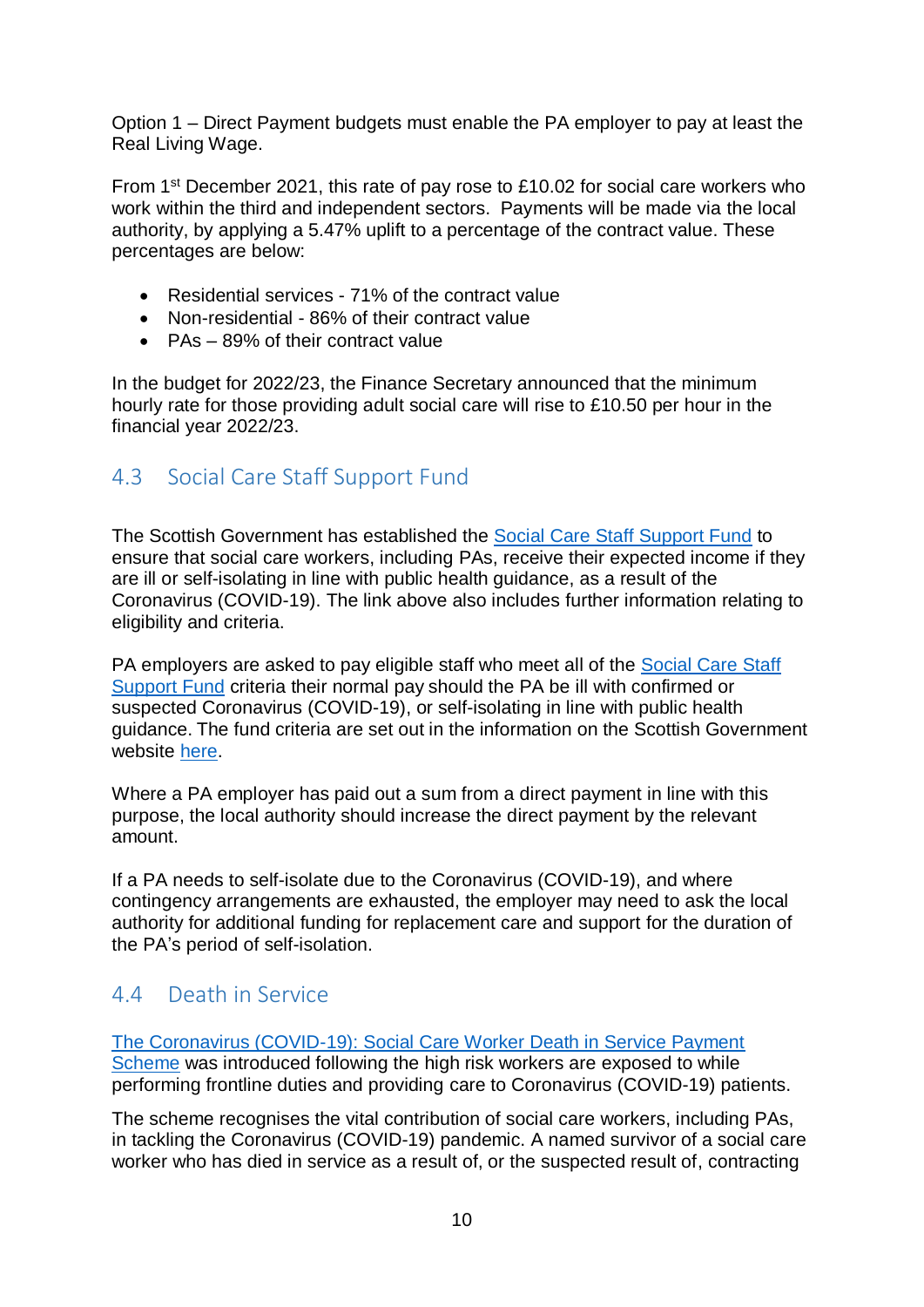Coronavirus (COVID-19) at work, may wish to apply for this payment. Details on eligibility and how to apply are provided in the link above.

#### <span id="page-10-0"></span>4.5 Maximising the Capacity of the PA Workforce

The PA workforce is of critical importance to social care and is regarded by the Scottish Government to be a key part of the social care workforce. There are currently approximately 5,000 PAs who applied for the thank you payment working in this sector, and it is a priority to retain them throughout the pandemic and beyond.

Where a PA employer is self-isolating or following [additional protection levels advice,](https://www.gov.scot/publications/covid-shielding/pages/levels-advice/) tasks that do not involve entering the house such as shopping and collecting medication, can still be undertaken by the PA.

#### <span id="page-10-1"></span>5 Self-Isolation for Social Care Staff

A high number of staff self-isolating would put additional pressure on already fragile social care services, and we would therefore like to emphasise the current quidance for social care that includes social workers and essential residential childcare staff (and health care staff). Health and social care staff are eligible for the self-isolation exemption. Further information is available online at [NHS Inform: Coronavirus](https://www.nhsinform.scot/illnesses-and-conditions/infections-and-poisoning/coronavirus-covid-19/test-and-protect/coronavirus-covid-19-self-isolation-exemption-for-health-and-social-care-workers)  [\(COVID-19\): Self-isolation exemption for health and social care workers.](https://www.nhsinform.scot/illnesses-and-conditions/infections-and-poisoning/coronavirus-covid-19/test-and-protect/coronavirus-covid-19-self-isolation-exemption-for-health-and-social-care-workers)

If a staff member declines daily LFD testing, they must not return to work in a physical setting and where possible, should instead work from home during the 10 day isolation period. Staff are advised that they should also follow the Scottish Government guidance on isolating after the initial close contact, when they are not at work or carrying out work related activities.

### <span id="page-10-2"></span>6. Access to Personal Protective Equipment (PPE) and Testing

Information for social care providers, personal assistants, and unpaid carers on how to access personal protective equipment (PPE) can be found at [Coronavirus](https://www.gov.scot/publications/ppe-access-for-social-care-providers-and-unpaid-carers/)  [\(COVID-19\): PPE access for social care providers and unpaid carers.](https://www.gov.scot/publications/ppe-access-for-social-care-providers-and-unpaid-carers/)

The Scottish Government has published [PPE advice for personal assistants,](https://www.gov.scot/publications/coronavirus-covid-19-ppe-for-personal-assistants/) while supporting people with personal care such as washing or dressing. Employers should refer to this when determining what PPE is appropriate to wear and how it should be disposed of, in accordance with their duties, to ensure a safe workplace.

There is similar [advice for unpaid carers](https://www.gov.scot/publications/coronavirus-covid-19-advice-for-unpaid-carers-providing-personal-care/) who visit or live with a friend or family member to provide help through personal care.

For all other social care staff and carers, tests can be collected at your local pharmacy or test site – see the following link to find the nearest location [\(Find where](https://maps.test-and-trace.nhs.uk/)  [to get rapid lateral flow tests -](https://maps.test-and-trace.nhs.uk/) NHS (test-and-trace.nhs.uk)) Lateral flow tests can also be ordered online using [Order coronavirus \(COVID-19\) rapid lateral flow tests -](https://www.gov.uk/order-coronavirus-rapid-lateral-flow-tests) [GOV.UK \(www.gov.uk\).](https://www.gov.uk/order-coronavirus-rapid-lateral-flow-tests)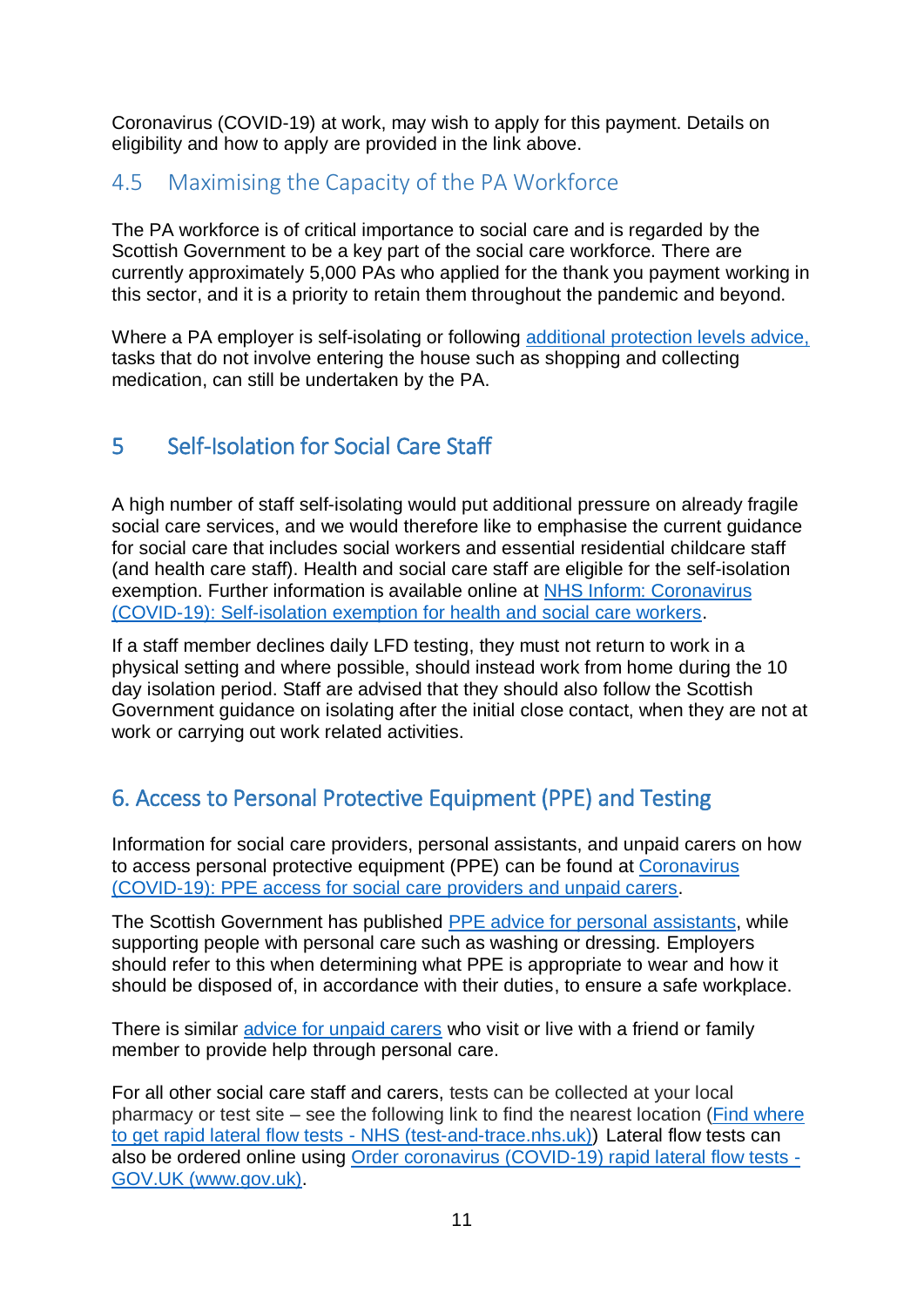We ask that social care staff and carers record their result (positive and negative) on the following portal [Report a COVID-19 rapid lateral flow test result -](https://www.gov.uk/report-covid19-result) GOV.UK [\(www.gov.uk\)](https://www.gov.uk/report-covid19-result)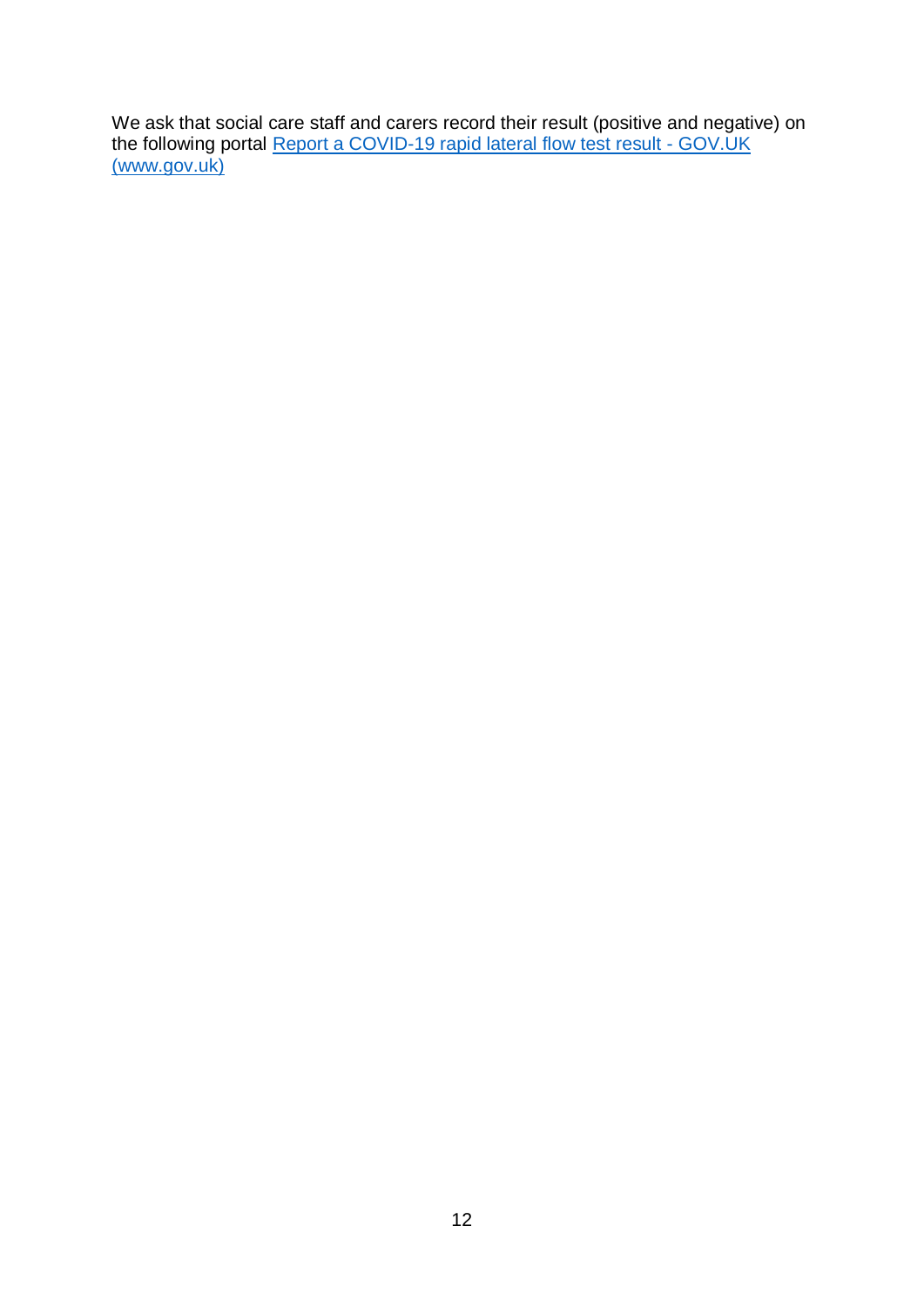#### <span id="page-12-0"></span>7. Links Relevant to this Guidance

[Social Care \(Self-Directed Support\) \(Scotland\) Act 2013](https://www.legislation.gov.uk/asp/2013/1/contents) [Self-Directed Support](https://www.gov.scot/publications/statutory-guidance-accompany-social-care-self-directed-support-scotland-act-2013/) Act 2013 – Statutory Guidance [Coronavirus \(COVID-19\) Act 2020](https://www.legislation.gov.uk/ukpga/2020/7/contents/enacted) [ILF Scotland Coronavirus \(COVID-19\) Update](https://ilf.scot/ilf-scotland-coronavirus-update-2/) SDS Options 1 and 2 – [Frequently Asked Questions](https://socialworkscotland.org/briefings/faqs-for-sds-option-1-and-2/) [Health and Care Settings Infection Prevention and Control Addendum.](http://www.nipcm.scot.nhs.uk/scottish-covid-19-community-health-and-care-settings-infection-prevention-and-control-addendum/) Self-Directed Support [Framework of Standards](https://www.gov.scot/publications/self-directed-support-framework-standards-including-practice-statements-core-components/) [Carers \(Scotland\) Act 2016](https://www.legislation.gov.uk/asp/2016/9/contents) [Carers \(Scotland\) Act 2016 Statutory Guidance \(updated 2021\)](https://www.gov.scot/publications/carers-scotland-act-2016-statutory-guidance-updated-july-2021/) [Model contract for Option 2](http://supportmesupportyou.org/search-guidance/option-2/template-contract/) [Support in the Right Direction](https://www.inspiringscotland.org.uk/what-we-do/our-funds/sird-2021/) Self-Directed Support [\(Direct Payments\) \(Scotland\) Regulations 2014 Section 8.1](http://www.legislation.gov.uk/ssi/2014/25/regulation/8/made) (Circumstances where family members may provide support) [Coronavirus \(COVID-19\): financial support arrangements for social care providers](https://www.gov.scot/publications/coronavirus-covid-19-financial-support-arrangements-for-social-care-providers/) [The Covid-19 Strategic Framework](https://www.gov.scot/publications/coronavirus-covid-19-strategic-framework-update-february-2021/) [Highest Risk List](https://www.mygov.scot/covid-highest-risk) Self-Directed Support [\(Direct Payments\) \(Scotland\) Regulations 2014](https://www.legislation.gov.uk/ssi/2014/25/introduction/made) Self-Directed Support [\(Direct Payments\) \(Scotland\) Regulations 2014 Section 9](https://www.legislation.gov.uk/ssi/2014/25/regulation/9/made) (Circumstances where family members are unable to provide support) [PA Employer's Handbook](https://paemployer.handbook.scot/) Coronavirus (COVID-19) - [key workers definition and status](https://www.gov.scot/publications/coronavirus-covid-19---key-workers-definition-and-status-letter-from-cabinet-secretary-and-cosla/) letter [Pay rise for Social Care Staff agreement](https://www.gov.scot/news/over-gbp-300-million-new-winter-investment-for-health-and-care/) [Social Care Staff Support Fund](https://www.gov.scot/publications/coronavirus-covid-19-social-care-staff-support-fund-guidance/pages/overview/) [The Coronavirus \(COVID-19\): social care worker death in service payment scheme](https://www.gov.scot/publications/coronavirus-covid-19-social-care-worker-death-in-service-payment/) [Coronavirus \(COVID-19\) Job Retention Scheme](https://www.gov.uk/government/collections/coronavirus-job-retention-scheme) [Coronavirus \(COVID-19\) Job Retention Scheme –](https://www.gov.uk/government/publications/coronavirus-job-retention-scheme-people-receiving-direct-payments) people receiving Direct Payments [Coronavirus \(COVID-19\): PPE access for social care providers and unpaid carers.](https://www.gov.scot/publications/ppe-access-for-social-care-providers-and-unpaid-carers/) [PPE for Personal Assistants](https://www.gov.scot/publications/coronavirus-covid-19-ppe-for-personal-assistants/) [Unpaid Carers providing Personal Care](https://www.gov.scot/publications/coronavirus-covid-19-advice-for-unpaid-carers-providing-personal-care/) [Care Information Scotland Website](http://www.careinfoscotland.scot/topics/support-for-carers/carer-centres) [Winter \(21/22\), respiratory infections in health and care settings Infection Prevention](https://www.nipcm.scot.nhs.uk/winter-2122-respiratory-infections-in-health-and-care-settings-infection-prevention-and-control-ipc-addendum/)  [and Control \(IPC\) addendum.](https://www.nipcm.scot.nhs.uk/winter-2122-respiratory-infections-in-health-and-care-settings-infection-prevention-and-control-ipc-addendum/)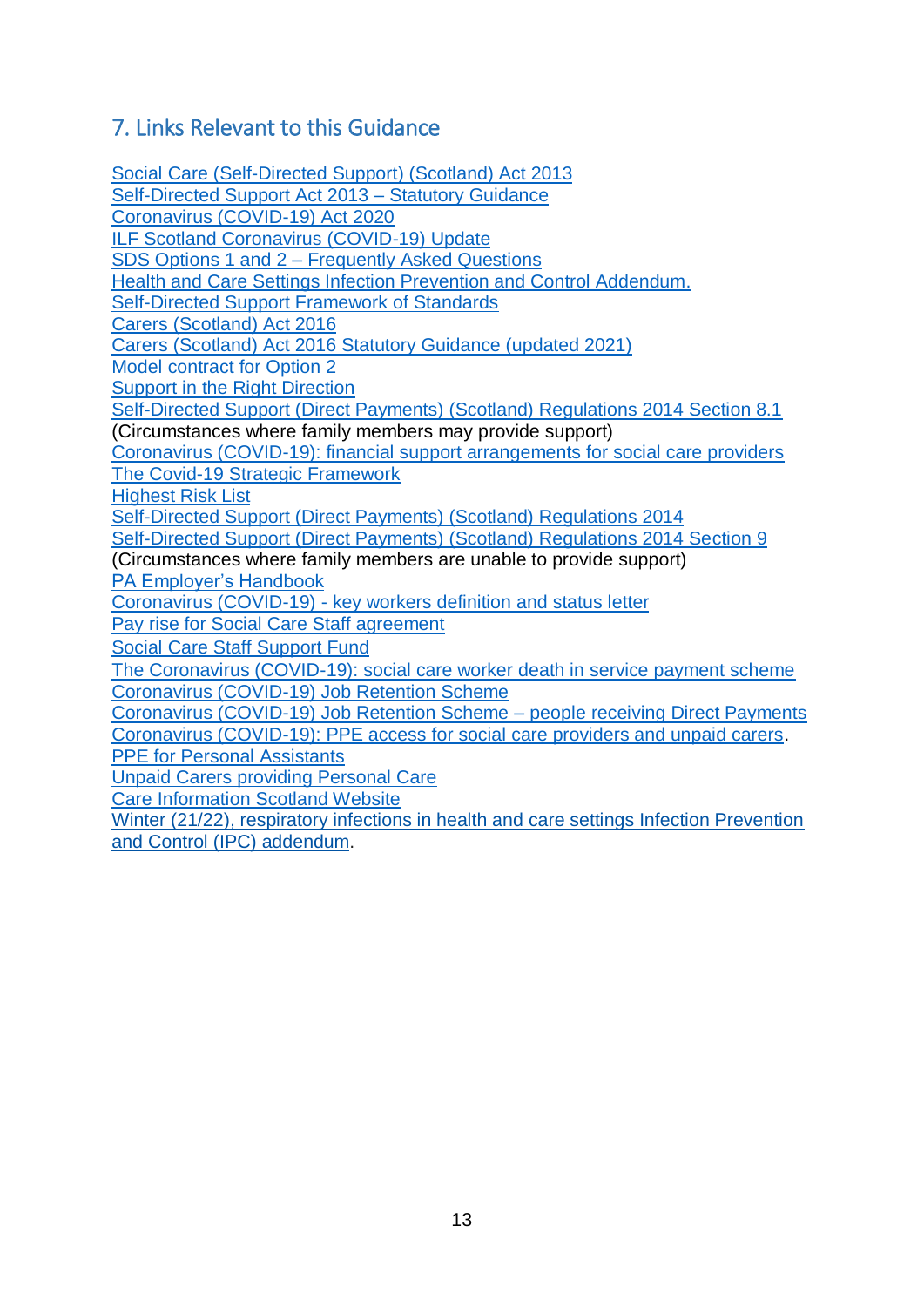#### <span id="page-13-0"></span>Appendix 1 - Model Letter Proving Personal Assistant Identification

To whom it may concern,

#### **Re: Personal Assistant/Social Carer Identification**

I certify that …………………………………… is a Personal Assistant who is employed by me to provide critical care and support.

Please accept this letter as confirmation of key worker status as notified by the UK Government as part of Coronavirus (COVID-19) Health and Social Care response\*.

If you have any questions about the use of this letter please contact Personal Assistants Network Scotland on 01563 522551 or [info@panetworkscotland.org.uk](mailto:info@panetworkscotland.org.uk)

Contact Details (address and contact number of employer):

Signed ………………………………………….. Dated …………………

**Self-Directed Support Direct Payment Funded Employer** 

#### **\* Health and Social Care Critical Workers**

This includes but is not limited to doctors, nurses, midwives, paramedics, social workers, care workers, and other frontline health and social care staff including volunteers. More information can be found [here.](https://www.gov.uk/government/publications/coronavirus-covid-19-maintaining-educational-provision/guidance-for-schools-colleges-and-local-authorities-on-maintaining-educational-provision)

Developed by In Control Scotland